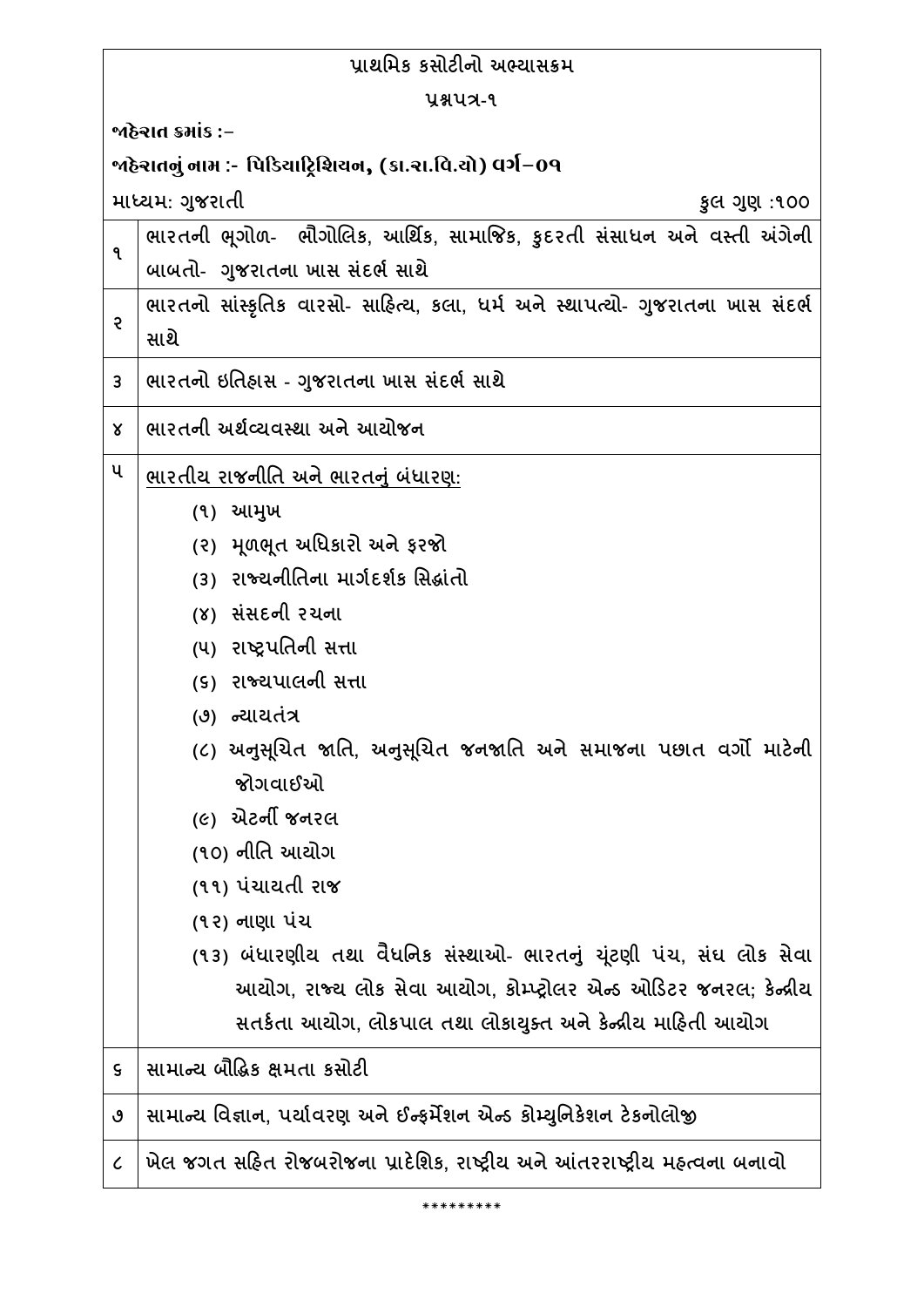### Syllabus of Preliminary Test Paper-1

**Adv. No. :** 

## **The post of : Pediatrician, (E.S.I.S) Class – 01**

|                | Total Marks-100<br>Medium: Gujarati                                                                                            |  |
|----------------|--------------------------------------------------------------------------------------------------------------------------------|--|
| $\mathbf{1}$   | Geography of India- Physical, Economic, Social, Natural Resources and                                                          |  |
|                | population related topics- with special reference to Gujarat                                                                   |  |
| $\overline{2}$ | Cultural heritage of India- Literature, Art, Religion and Architecture- with                                                   |  |
|                | special reference to Gujarat                                                                                                   |  |
| 3              | History of India with special reference to Gujarat                                                                             |  |
| 4              | Indian Economy and Planning                                                                                                    |  |
| 5              | Indian Polity and the Constitution of India:                                                                                   |  |
|                | Preamble<br>(1)                                                                                                                |  |
|                | <b>Fundamental Rights and Fundamental Duties</b><br>(2)                                                                        |  |
|                | (3) Directive Principles of State Policy                                                                                       |  |
|                | (4) Composition of Parliament<br>(5) Powers of the President of India                                                          |  |
|                | (6) Powers of Governor                                                                                                         |  |
|                | (7) Judiciary                                                                                                                  |  |
|                | (8) Provisions for Scheduled Castes, Scheduled Tribes and backward                                                             |  |
|                | classes of the society                                                                                                         |  |
|                | (9) Attorney General                                                                                                           |  |
|                | (10) NITI Aayog                                                                                                                |  |
|                | (11) Panchayati Raj Institutions                                                                                               |  |
|                | (12) Finance Commission                                                                                                        |  |
|                | (13) Constitutional and Statutory Bodies: Election Commission of                                                               |  |
|                | India, Union Public Service Commission, State Public Service<br>Commission, Comptroller and Auditor General; Central Vigilance |  |
|                | Commission, Lokpal and Lokayukta, Central Information                                                                          |  |
|                | Commission                                                                                                                     |  |
|                |                                                                                                                                |  |
| 6              | <b>General Mental Ability</b>                                                                                                  |  |
| 7              | Science, Environment and Information & Communication<br>General<br>Technology                                                  |  |
| 8              | Daily events of Regional, National and International Importance including<br><b>Sports</b>                                     |  |
|                |                                                                                                                                |  |

\*\*\*\*\*\*\*\*\*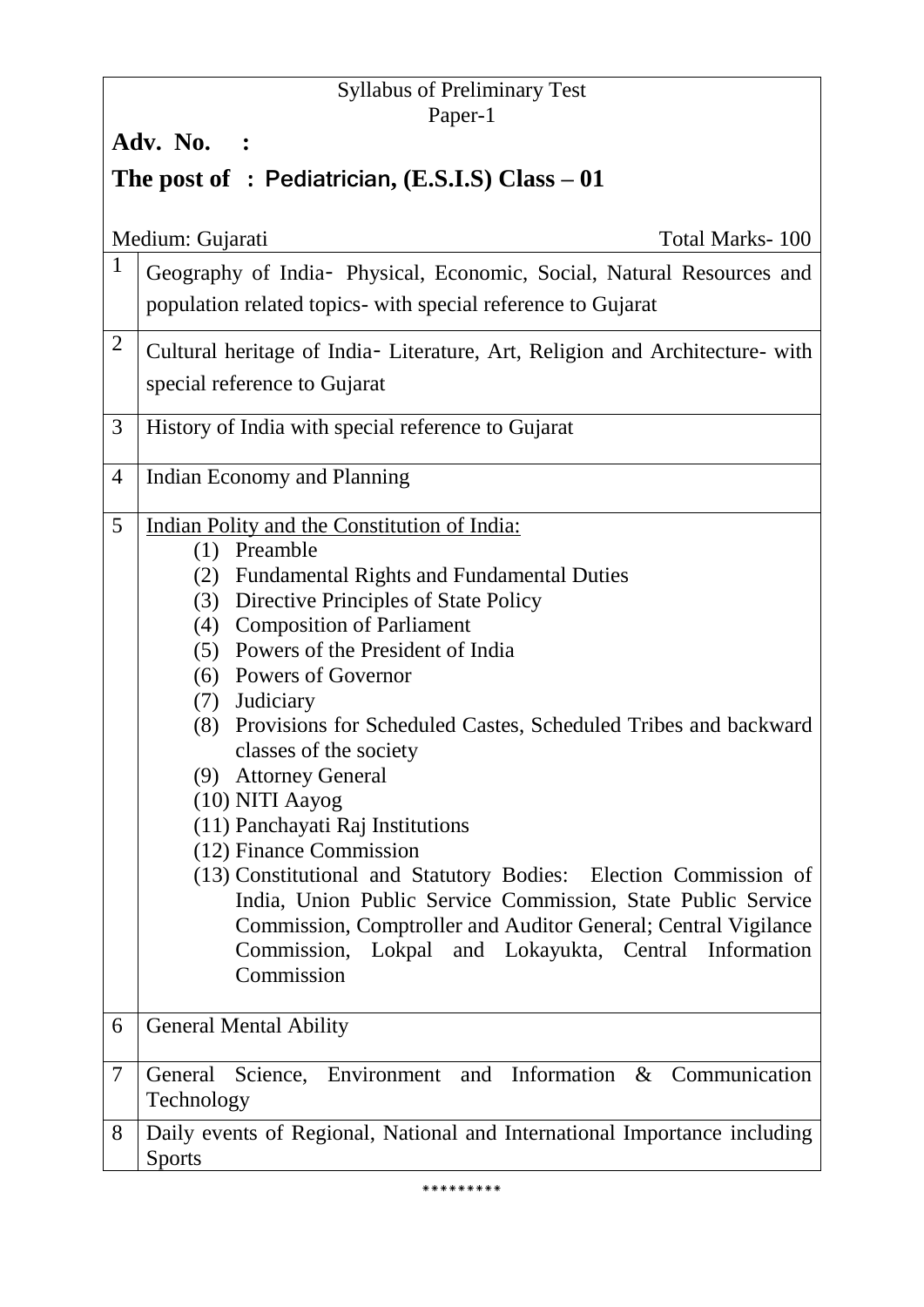# **Syllabus for the preliminary test for the recruitment on the post of Paediatrician (Specialist Service), Class I in Gujarat Medical Services and**

**Services under Employees State Insurance Scheme**

**Marks – 200 Questions - 200 Medium - English**

#### **1. Basic Sciences**

Principles of inheritance, chromosomal disorders, single gene disorders, multifactorial/ polygenic disorders, genetic diagnosis and prenatal diagnosis, pedigree drawing, Embryogenesis or different organ system especially heart, genitourinary system, gastrointestinal tract Applied anatomy and functions of different organ systems, Physiology of micturition and defecation; placental physiology; foetal and neonatal circulation; regulation of temperature, blood pressure, acid base balance, fluid electrolyte balance and calcium metabolism, Vitamins and their functions, Haematopoiesis, haemostasis, bilirubin metabolism, Growth and development at different ages, growth charts; puberty and its regulation, Nutrition, requirements and sources of various nutrients, Pharmacokinetics of common drugs, microbial agents and their epidemiology, Basic immunology, ethical and medico-legal issues.

#### **2. Growth and development**

Principles of growth and development, normal growth and development, abnormal growth and development, sexual maturation and its disturbances, failure to thrive and short stature, Autism.

#### **3. Neonatology**

Perinatal care , low birth weight, care in the labor room and resuscitation, new-born feeding, prematurity, respiratory distress, common transient phenomena, apnoea, infections, anaemia and bleeding disorders, jaundice, gastrointestinal disorders, neurologic disorders, malformations, renal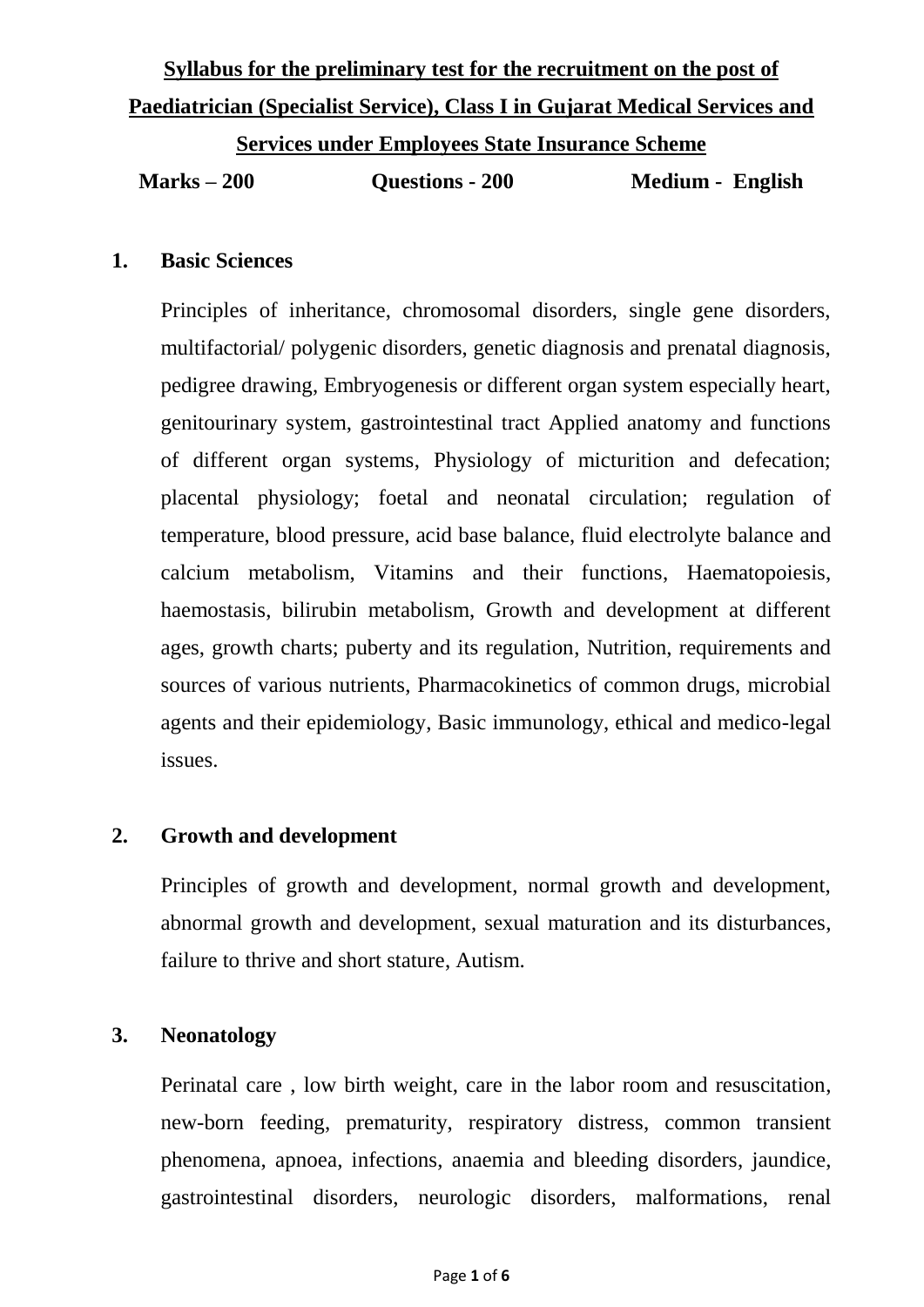disorders, understanding of perinatal medicine, thermoregulation and its disorders.

#### **4. Nutrition**

maternal nutritional disorders, nutrition for the low birth weight impact on foetal outcome, breast feeding, infant feeding including, vitamin and mineral deficiencies, complementary feeding, protein energy malnutrition, obesity, adolescent nutrition, parenteral and enteral nutrition, nutritional management of systemic illness (GI, hepatic, renal illness).

#### **5. Cardiovascular**

Congenital heart diseases, rheumatic fever and rheumatic heart (cyanotic and a cyanotic) disease, infective endocarditis, arrhythmia, disease of myocardium, diseases of pericardium (cardiomyopathy, myocarditis), systemic hypertension.

#### **6. Respiratory**

Congenital and acquired disorders of nose, infections of upper respiratory tract tonsils and adenoids, obstructive sleep apnoea, congenital anomalies of lower respiratory tract acute upper airway obstruction, foreign body in larynx trachea & bronchus, subglottic stenosis (acute, chronic) asthma, pneumonia, bronchiolitis, aspiration pneumonia, GER, recurrent, interstitial pneumonia, supportive lung disease, atelectasis, lung cysts, mediastinal mass, diseases of pleura.

#### **7. Gastrointestinal and liver disease**

Disease of oral cavity, disorders of deglutition and oesophagus, peptic ulcer disease, congenital pyloric stenosis, intestinal obstruction, acute & chronic pancreatic disorders, malabsorption syndrome, acute, persistent and chronic diarrhoea, irritable bowel syndrome, inflammatory bowel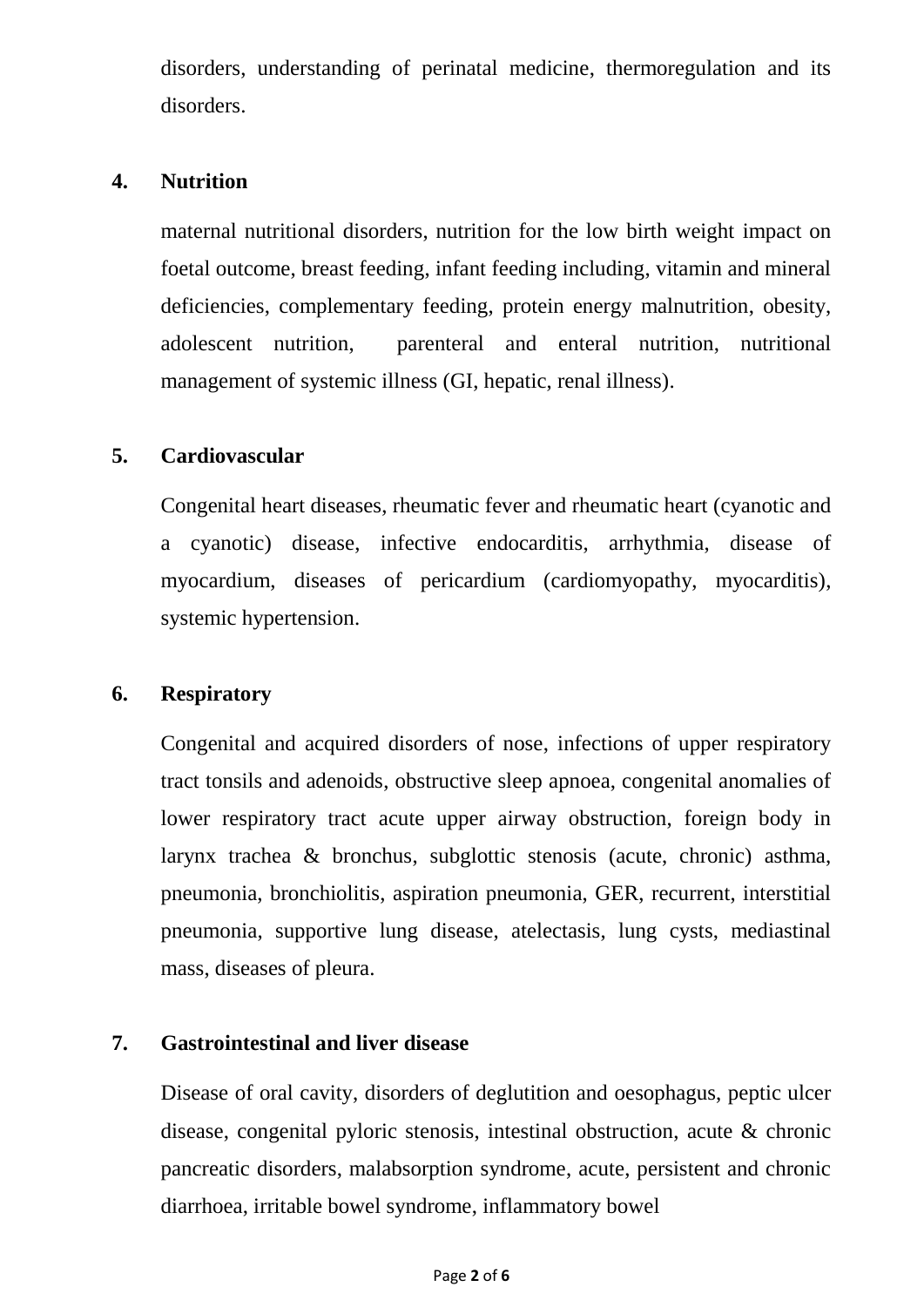disease, Hirsch sprung disease, anorectal malformations, hepatitis, hepatic failure, chronic liver disease, and Budd-Chiari syndrome, metabolic diseases of liver, cirrhosis and portal hypertension.

#### **8. Nephrology and Urologic disorders**

Acute and chronic glomerulonephritis, nephrotic syndrome, haemolytic uremic syndrome, urinary tract infection, VUR and renal scarring, involvement in systemic diseases, renal tubular disorders, neurogenic bladder, voiding dysfunction, congenital and hereditary renal disorders, renal and bladder stones, posterior urethral valves, hydro nephrosis, undescended testis, hernia, hydrocele, Wilms tumour.

#### **9. Neurologic disorders**

Seizure and non-seizure paroxysmal events, epilepsy, epileptic syndromes, meningitis, encephalitis, brain abscess, febrile encephalopathies, Guillain-Barre syndrome, neurocysticercosis and other neuroinfestations, HIV encephalopathy, SSPE, cerebral palsy, neurometabolic disorders, neurodegenerative disorders, neuromuscular disorders, mental retardation, learning disabilities, muscular dystrophies, acute flaccid paralysis and AFP surveillance, malformations, movement disorders, Tumours.

#### **10. Haematology & Oncology**

Deficiency anaemias, haemolytic anaemias, aplastic anaemia, pancytopenia, thrombocytopenia, disorders of haemostasis, blood component therapy, transfusion related infections, bone marrow transplant/stem cell transplant, acute and chronic leukaemia, myelodysplastic syndrome, Lymphoma, neuroblastoma, hypercoagulable states.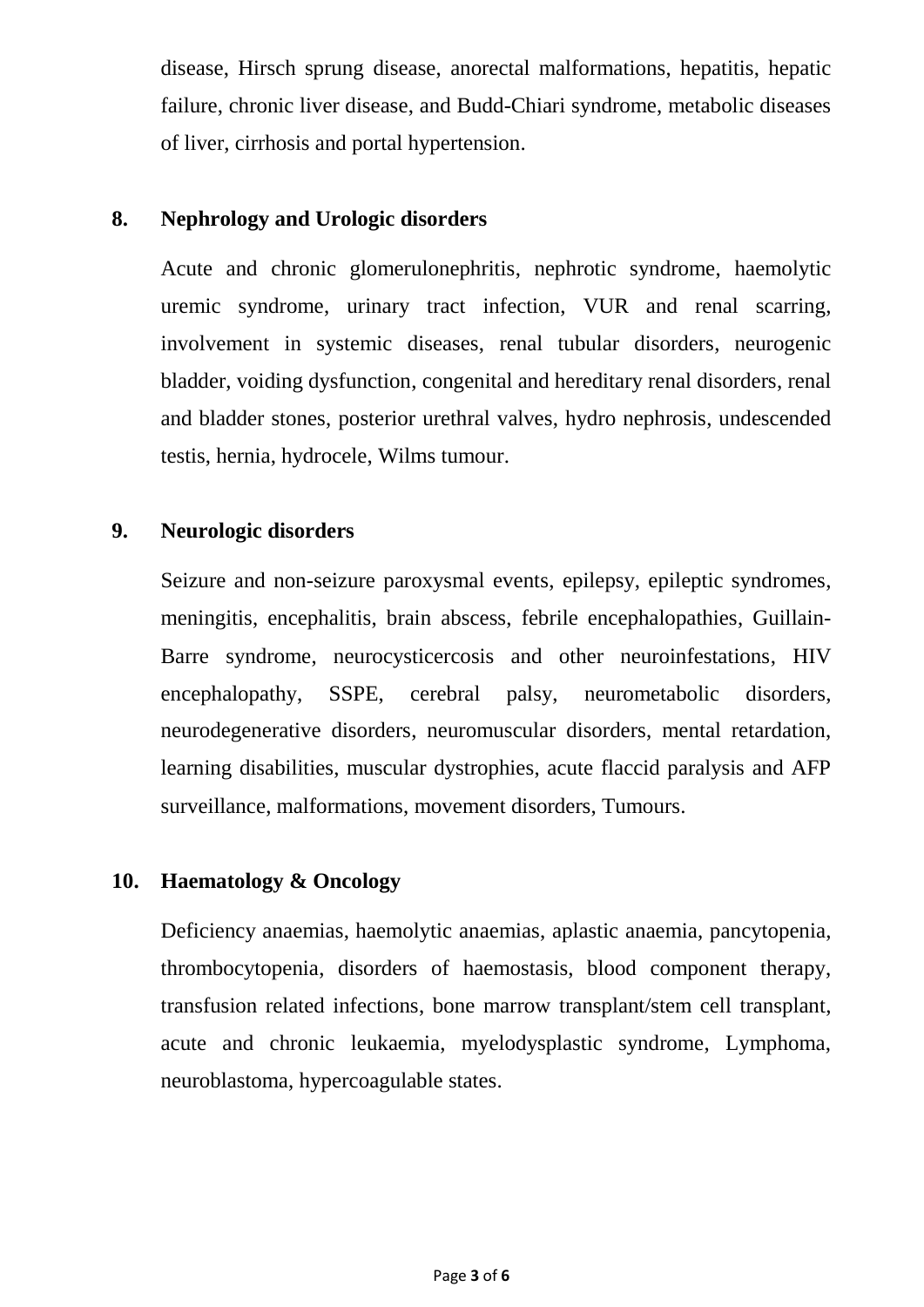#### **11. Endocrinology**

Hypopituitarism/hypopituitarism, diabetes insipidus, pubertal disorders, hypo- and hyper-thyroids, adrenal insufficiency, Cushing's syndrome, adrenogenital syndromes, diabetes mellitus, hypoglycaemia, short stature, gonadal dysfunction and intersexuality, obesity.

#### **12. Infections**

Bacterial (including tuberculosis), viral (including HIV), fungal, parasitic, rickettssial, mycoplasma, protozoal and parasitic, nosocomial infections, control of epidemics and infection prevention, safe disposal of infective material.

#### **13. Emergency and Critical Care**

Emergency care of shock, cardio-respiratory arrest, respiratory failure, acute renal failure, status epilepticus, acute severe asthma, fluid and electrolyte disturbances, acid-base disturbances, poisoning, accidents, scorpion and snake bites.

#### **14. Immunology and Rheumatology**

Arthritis (acute and chronic), vasculitides, immunodeficiency syndromes, systemic lupus erythematosus.

#### **15. ENT**

Acute and chronic otitis media, hearing loss, post-diphtheritic palatal palsy, acute/chronic tonsillitis/adenoids, allergic rhinitis/sinusitis, foreign body.

#### **16. Skin Diseases**

Exanthemata's illnesses, vascular lesions, pigment disorders, vesicobullous disorders, infections, Steven-Johnson syndrome, atopic, seborrheic dermatitis, drug rash, alopecia, ichthyosis.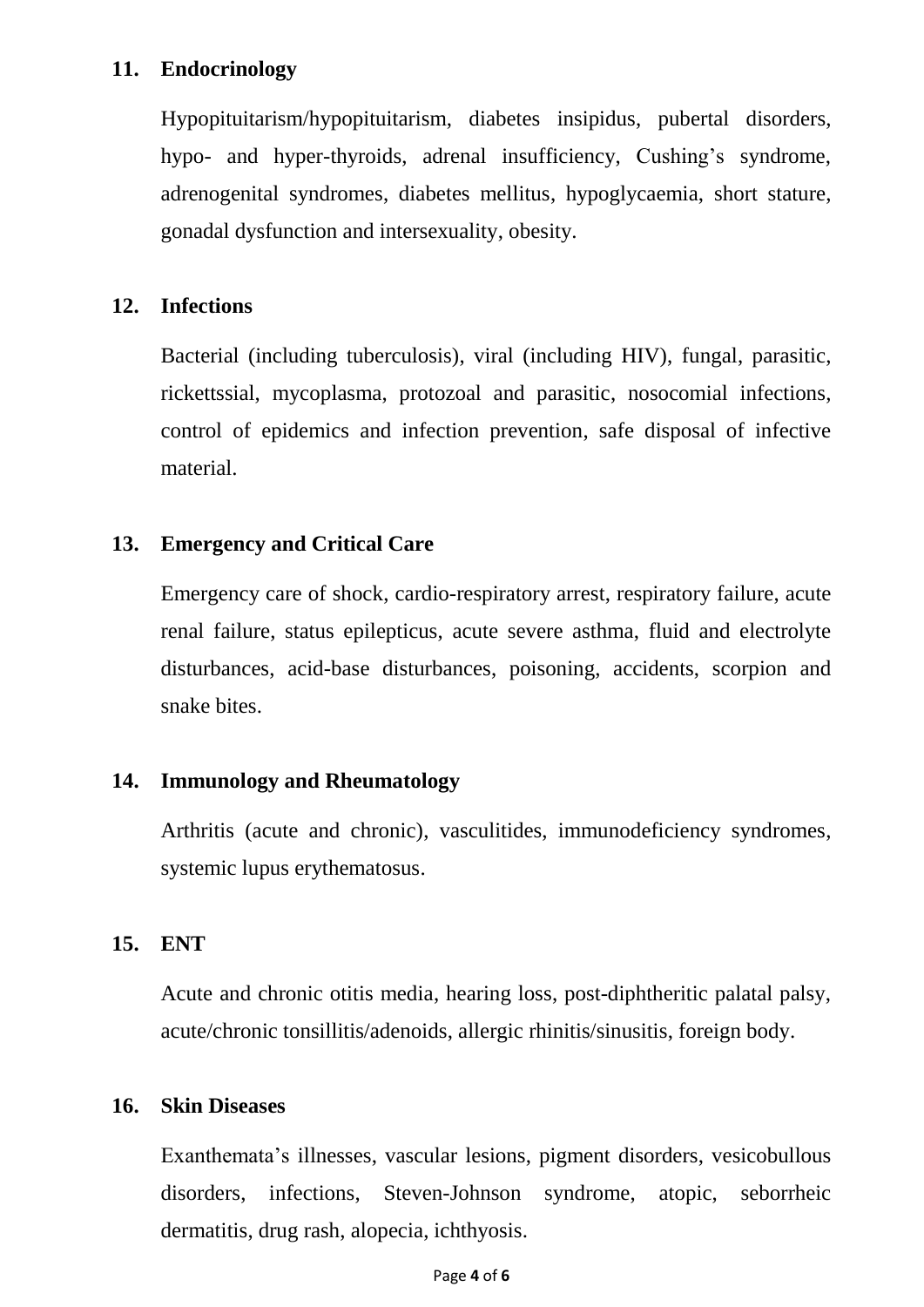#### **17. Eye problems**

Refraction & accommodation, partial/total loss of vision, cataract, night blindness, strabismus, conjunctival and corneal disorders, disorders of retina, including tumours.

#### **18. Behavioural and Developmental disorders**

Rumination, pica, enuresis, encopresis, sleep disorders, habit disorders, breath holding spells, anxiety disorders, mood disorders, temper tantrums, attention deficit hyperactivity disorders, autism (as mentioned in objective 21).

#### **19. Social/Community Paediatrics**

National health programs related to child health, IMNCI, Vaccines: constituents, efficacy, storage, contraindications and adverse reactions, rationale and methodology of pulse polio immunization, child labor, abuse, neglect, adoption, disability and rehabilitation, rights of the child, National policy of child health and population juvenile delinquency, Principles of prevention, control of infections (food, water, soil, vector borne), Investigation of an epidemic.

#### **20. Orthopaedics**

Major congenital orthopaedic deformities, bone and joint infections, common bone tumours.

#### **21. Approach to Clinical Problems**

 **Growth and development:** precocious and delayed puberty, developmental delay, impaired learning

**Neonatology:** low birth weight new-born, sick new-born